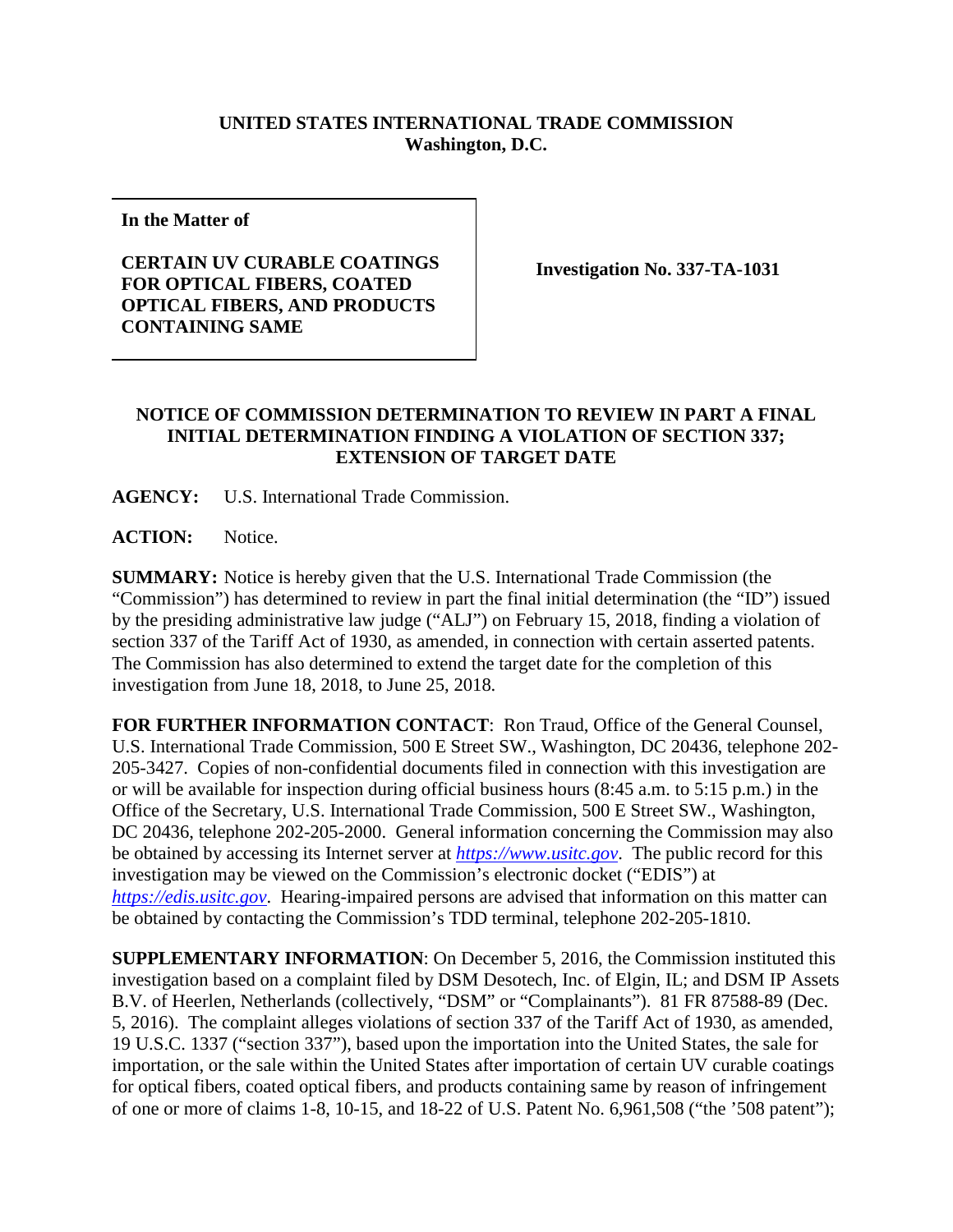claims 1-10 and 13-15 of U.S. Patent No. 7,171,103 ("the '103 patent"); claims 2-4, 9, 11-12, and 15 of U.S. Patent No. 7,067,564 ("the '564 patent"); and claims 1-3, 9, 12, 16-18, 21, and 30 of U.S. Patent No. 7,706,659 ("the '659 patent"). *Id.* The Commission's Notice of Investigation named as respondents Momentive UV Coatings (Shanghai) Co., Ltd. of Shanghai, China ("MUV"); and OFS Fitel, LLC of Norcross, Georgia ("OFS") (collectively, "Respondents"). *Id.* The Office of Unfair Import Investigations ("OUII") was also named as a party in this investigation. *Id.*

Prior to the evidentiary hearing, DSM withdrew its allegations as to certain patent claims. *See* Order 12 (Apr. 12, 2017), *unreviewed*, Notice of Commission Determination Not to Review an Initial Determination Granting Complainants' Unopposed Motion to Terminate this Investigation with respect to One Patent Claim (May 11, 2017); Order 50 (Aug. 25, 2017), *unreviewed*, Notice of Commission Determination Not to Review An Initial Determination Withdrawing from the Complaint Certain Allegations Regarding U.S. Patent No. 7,067,564 (Sept. 15, 2017). DSM proceeded at the evidentiary hearing on the following patents and claims: claims 1-8, 11-15, 18-19, 20-21, and 22 of the '508 patent; claims 1-10 and 13-15 of the '103 patent; and claims 1-3, 9, 12, 16-18, 21, and 30 of the '659 patent.

On February 15, 2018, the ALJ issued the ID, which finds only MUV in violation of section 337, and only as to the '508 and '103 patents. The ALJ recommended that the Commission issue a limited exclusion order directed to MUV's infringing products. The ALJ also recommended a bond of forty percent of entered value during the Presidential review period. *See* 19 U.S.C. 1337(j)(3).

On February 27-28, 2018, OUII, DSM, MUV, and OFS filed petitions for review of the ID, and on March 7-8, 2018, the parties filed responses to the petitions. On March 19, 2018, the private parties filed statements on the public interest. The Commission also received comments on the public interest from members of the public.

Having examined the record in this investigation, including the ID, the petitions for review, and the responses thereto, the Commission has determined to review the ID in part. In particular, the Commission has determined to review the following:

> (1) Whether respondent OFS imports respondent MUV's accused KS1-043/048 coating.

(2) Whether claim 30 of '659 patent is invalid for lack of written description.

(3) Whether claims 1-8, 11, 15, and 18-19 of the '508 patent are invalid for lack of written description and enablement.

(4) Whether claim 21 of the '508 patent and claims 1-10 and 13-15 of the '103 patent are invalid for lack of written description and enablement.

(5) Whether the accused products infringe the '508, '103, and '659 patents.